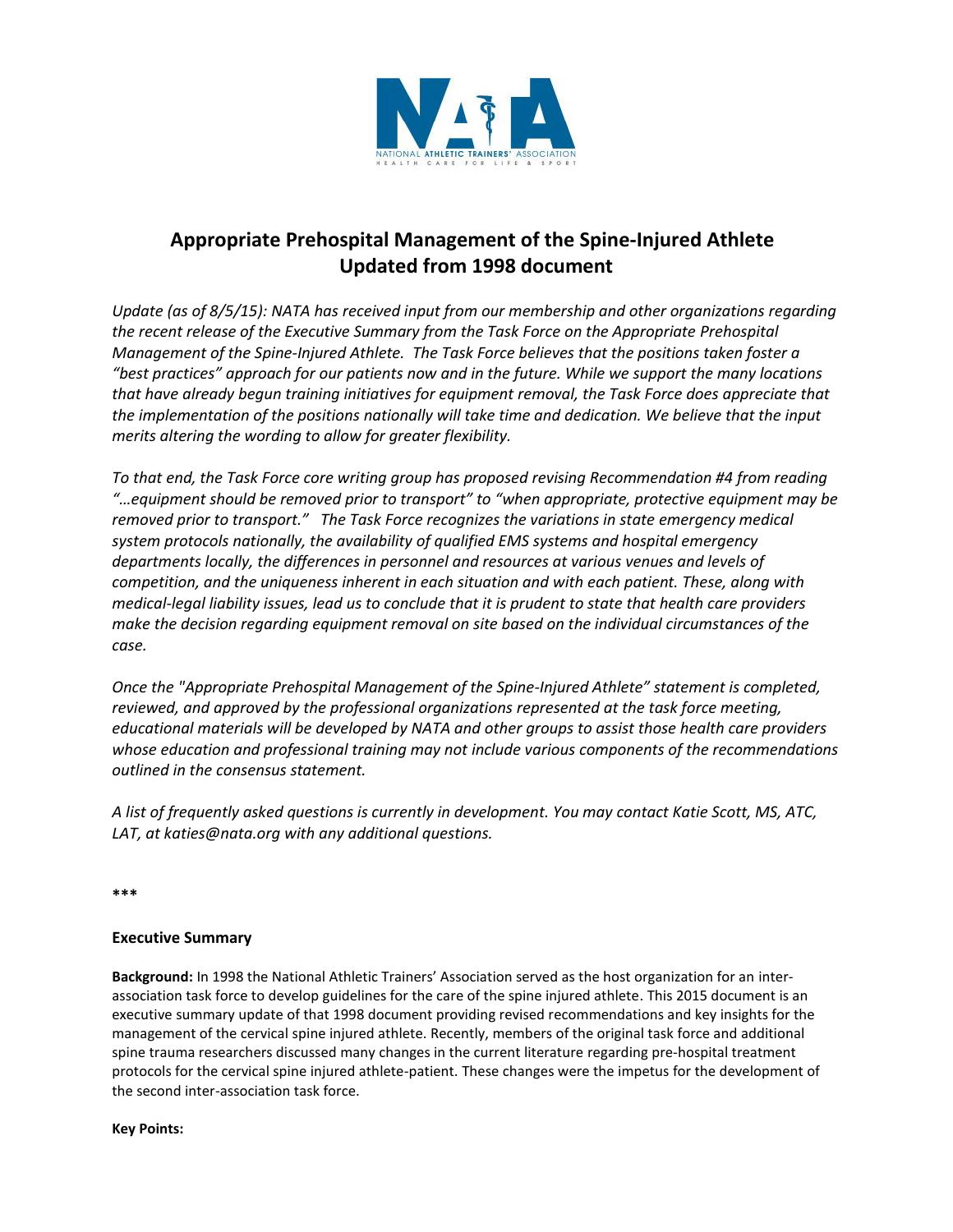- Traumatic spinal cord injury (SCI) is a devastating condition that merits concerted focus due to its high rates of morbidity and mortality.
- Approximately 12,500 new cases of SCI are reported in the United States each year. Nine percent of these cases are due to participation in sports and recreational activities.
- The athlete-patient with a suspected SCI presents challenges for medical providers that are not common with the general population. The best example for this comes with athletes in equipment-intensive sports such as football, ice hockey and lacrosse where the equipment worn for protective purposes creates a treatment barrier for basic or advanced life support skills requiring access to the airway and chest.
- The sports medicine team must work together as an efficient unit in order to accomplish its goals. In an emergency situation, the team concept becomes even more critical, because miscommunication may lead to errors with potentially catastrophic repercussions.

# **Recommendation 1: It is essential that each athletic program have an Emergency Action Plan (EAP) developed in conjunction with local EMS.**

- Preparation is *essential* and should include education and training, maintenance of emergency equipment and supplies, appropriate use of personnel and formation and implementation of an EAP.
- Ideally, an athletic trainer should be on site during all sporting events. If medical personnel are not present, sports administrators should develop procedures for implementing the EAP and ensuring that all coaches are trained as first responders to ensure appropriate care prior to the arrival of trained medical personnel.

# **Recommendation 2: It is essential that sports medicine teams conduct a "Time Out"** *before* **athletic events to ensure EAPs are reviewed and to plan the options with the personnel and equipment available for that event.**

**Recommendation 3: Proper assessment and management of the spine injured athlete-patient will result in activation of the EAP in accordance with the level or severity of the injury.**

**Recommendation 4: Protective athletic equipment should be removed** *prior* **to transport to an emergency facility for an athlete-patient with suspected cervical spine instability.** 

**Recommendation 5: Equipment removal should be performed by at least three rescuers trained and experienced with equipment removal at the earliest possible time. If fewer than three people are present, the equipment should be removed at the earliest possible time after enough trained individuals arrive on the scene.** 

#### *Rationale for Equipment Removal*

- Recent changes in some emergency medical services (EMS) protocols have impacted management of spine injuries in the field and during preparation for and transportation to hospital emergency departments. In the past, it was recommended that protective equipment (e.g., helmets and shoulder pads in football, hockey and lacrosse) be left in place for transport and removed upon arrival in the hospital Emergency Department.
- It is essential and now recommended that, when appropriate, in an emergency situation with equipmentintensive sports (e.g., helmets and shoulder pads in football, hockey and lacrosse), the protective equipment be removed prior to transport to the hospital. Rescuers should be able to recognize when is it NOT appropriate to remove equipment on field of play and have a plan to best manage the patient. The rationale for consideration of equipment removal on the field is rooted in, but not limited to, the following concepts:
	- *Advances in equipment technology*
	- *Equipment removal should be performed by those with the highest level of training.* In most cases, athletic trainers have been exposed to more equipment removal training than many other members of the medical team. As a result, individuals on the field may have a greater knowledge of equipment removal procedures than the hospital emergency department staff.
	- *Expedited access to the athlete-patient for enhanced provider care*
	- *Chest access is prioritized*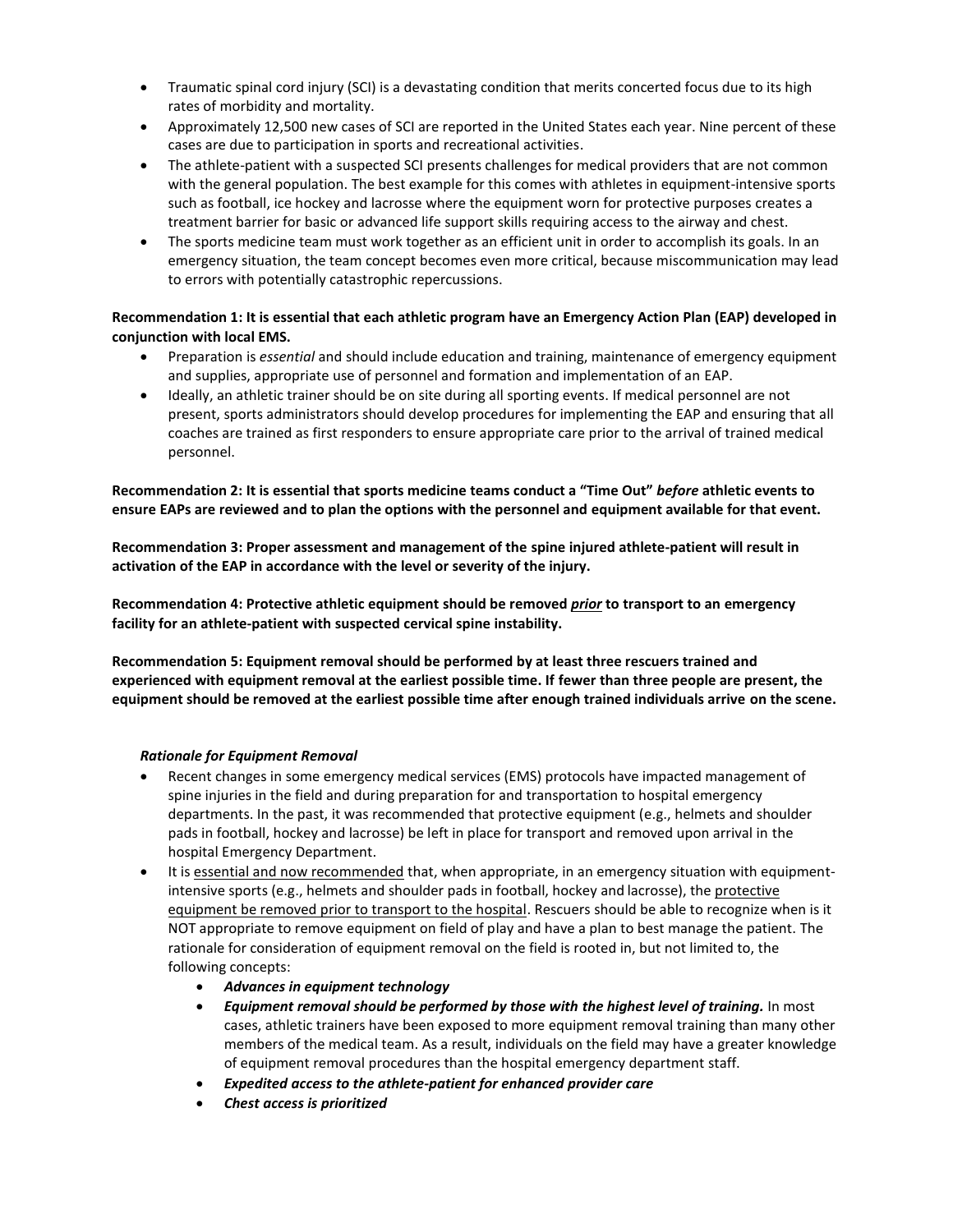**Recommendation 6: Athletic protective equipment varies by sport and activity; and styles of equipment differ within a sport or activity. Therefore, it is essential that the sports medical team be familiar with the types of protective equipment specific to the sport and associated techniques for removal of the equipment.** 

 A wide variety of facemasks, helmets and shoulder pads exist in the various sports. Members of the medical team should be skilled in facemask, helmet and shoulder pad removal. In an emergency situation, it is important to have access to the airway and chest. As the chest is not accessible when wearing shoulder pads, it is recommended that the medical team remove the shoulder pads on the field of play.

# **Recommendation 7: A rigid cervical stabilization device should be applied to spine injured athlete-patients prior to transport.**

- A rigid cervical collar should be applied at the earliest and most appropriate time possible during prehospital procedures. With practice, cervical collars can be placed and removed with manual in-line stabilization and potentially minimal risk.
- The medical team needs to continue manual in-line stabilization even after the rigid cervical collar is applied. Several research studies have demonstrated that rigid cervical collars are not effective in controlling cervical spine motion in all planes of movement. Manual in-line stabilization must be maintained until the athlete-patient has been stabilized on a full body immobilization device and a head immobilization device has been applied.

#### **Recommendation 8: Spine injured athlete-patients should be transported using a rigid immobilization device.**

- The transport of the spine injured athlete-patient requires special considerations which may include, but are not limited to the mechanism of injury, size of the athlete-patient, equipment worn by the athletepatient, and the number and skill level of the sports medical team members.
- Throughout the years different terminology has been used by pre-hospital medical care teams to describe procedures used to prevent iatrogenic spinal cord injuries. Initially spinal traction was used and was followed by spinal immobilization. Sports medical care teams must now recognize the concepts of *spinal motion restriction* (SMR) as compared to spinal immobilization. SMR implies that true spinal immobilization cannot be obtained even with the patient securely strapped to a spine board. Like spinal immobilization, the premise of SMR is to prevent further harm to a spinal cord or column injury.
- Criteria for the use of SMR guidelines and immobilization devices should include:
	- o Blunt trauma with altered level of consciousness
		- o Spinal pain or tenderness
		- o Neurologic complaint (e.g., numbness or motor weakness)
		- o Anatomic deformity of the spine
		- o High-energy mechanism of injury and any of the following:
			- Drug or alcohol intoxication
			- **Inability to communicate**
			- **•** Distracting injury
- Recent publications have expressed concern related to the use of the long spine board due to potential harmful effects to the patient if the patient remains on the long spine board for an extended period of time. However, in the case of a potentially spine injured athlete it is recommended that a long spine board or other immobilization device be used for transport.
- The ED medical team is encouraged to assess the athlete-patient on arrival to the ED. Following the assessment, the athlete-patient should be transferred off the spine board to the appropriate hospital bed for further care to decrease chances of pressure sore development and other potential detrimental side effects related to a prolonged length of time on the board.

#### **Recommendation 9: Techniques employed to move the spine injured athlete-patient from the field to the transportation vehicle should minimize spinal motion.**

- The spine injured athlete-patient should be transferred to the long spine board or vacuum mattress using a technique that limits spinal motion.
	- $\circ$  In the case of a supine positioned athlete, the medical team should use the 8-person lift (previously described as the six-plus lift) to move the athlete-patient to the long spine board.
	- o The scoop stretcher may be employed to lift the supine athlete-patient from the field.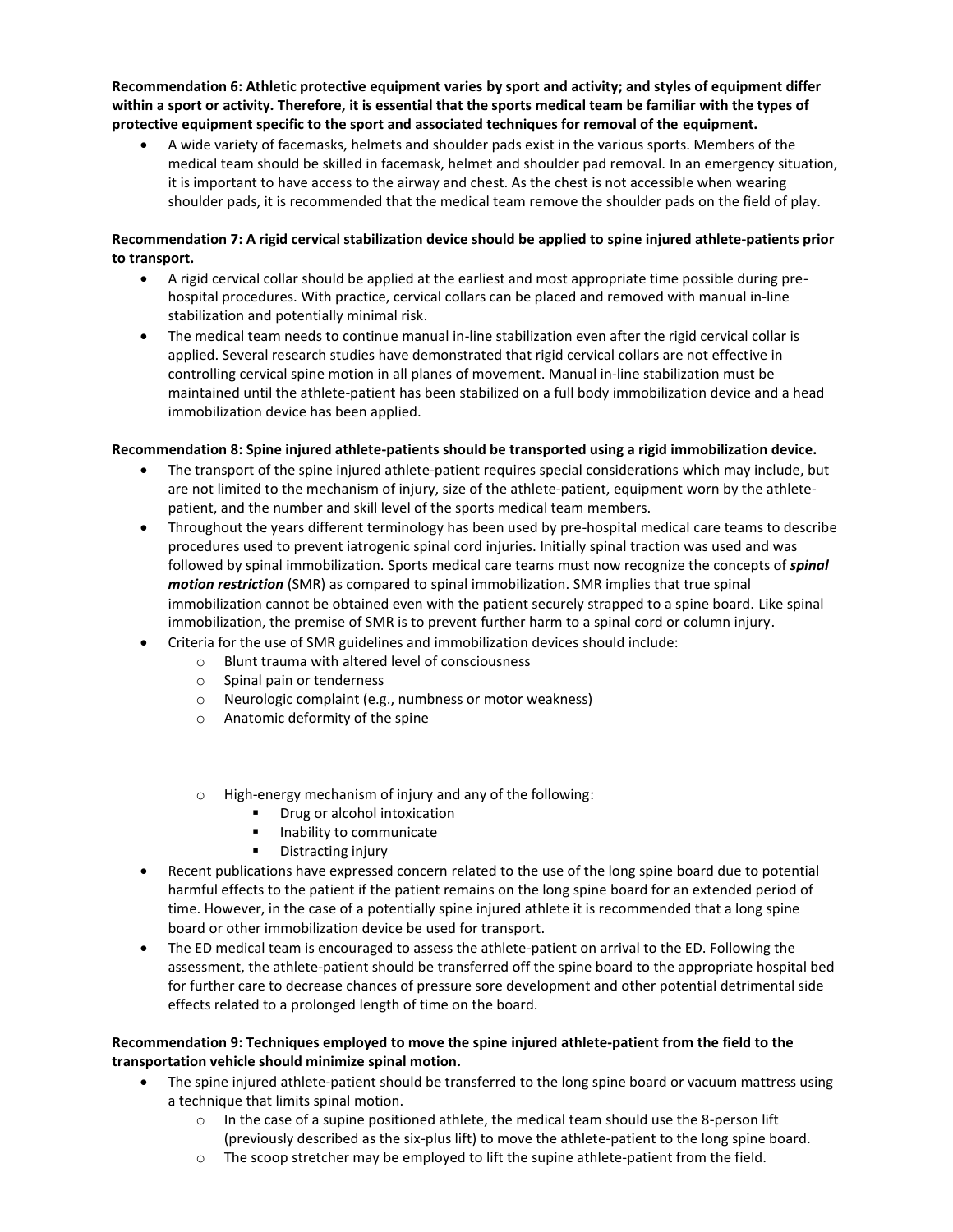$\circ$  In the case of a prone positioned athlete, the medical team should position the spine board and use a log roll push technique to place the athlete-patient on to the long spine board.

# **Recommendation 10: It is essential that a transportation plan be developed prior to the start of any athletic practice or competition.**

# **Recommendation 11: Spine injured athlete-patients should be transported to a hospital that can deliver immediate, definitive care for these types of injuries.**

- The choice of the *most appropriate hospital* should be determined and written in the EAP.
- If definitive care is not readily available, spine injured athlete-patients should be transported to the nearest hospital for stabilization and possible air medical evacuation to the nearest trauma center. Attempts should be made to avoid this extra delay in definitive care as the patient in this scenario might have improved outcomes with expeditious definitive management.
- Emergency medical teams should keep in mind that every time the spine injured athlete-patient is moved, the chance for additional neurological compromise increases. For this reason, transfer of the athletepatient in the pre-hospital setting and within the ED should be kept to a minimum and appropriate transfer devices should be used.
- ED staff must avail themselves of training modules in the event an athlete arrives with equipment in place.

#### **Recommendation 12: It is essential that prevention of spine injuries in athletics be a priority and requires collaboration between the medical team, coaching staff and athletes.**

**Recommendation 13: The medical team must have a strong working knowledge of current research, as well as national and local regulations to ensure up-to-date care is provided to the spine injured athlete-patient.** 

#### **Recommendation 14: It is essential that future research continue to investigate the efficacy of devices used to provide spinal motion restriction.**

*The National Athletic Trainers' Association (NATA) and the Inter-Association Task Force for Appropriate Care of the Spine Injured Athlete advise*  individuals, schools, athletic training facilities, and institutions to carefully and independently consider each of the recommendations. The *information contained in the statement is neither exhaustive nor exclusive to all circumstances or individuals. Variables such as institutional human resource guidelines, state or federal statutes, rules or regulations, as well as regional environmental conditions, may impact the relevance and implementation of these recommendations. The NATA and the Inter-Association Task Force advise their members and others to carefully and independently consider each of the recommendations (including the applicability of same to any particular circumstance or individual). The foregoing statement should not be relied upon as an independent basis for care but rather as a resource available to NATA members or others. Moreover, no opinion is expressed herein regarding the quality of care that adheres to or differs from any of NATA's other statements. The NATA and the Inter-Association Task Force reserve the right to rescind or modify their statements at any time.* 

#### **Participating Organizations\***

American Academy of Family Physicians American Academy of Neurology American Academy of Orthopaedic Surgeons – Committee on the Spine American Academy of Pediatrics – Committee on Sports Medicine and Fitness American College of Emergency Physicians American College of Sports Medicine American College of Surgeons – Committee on Trauma American Medical Society for Sports Medicine American Orthopaedic Society for Sports Medicine Canadian Athletic Therapists' Association College Athletic Trainers' Society National Association of EMS Physicians National Association of EMTs National Association of Intercollegiate Athletics National Association of State EMS Officials National Athletic Trainers' Association National Collegiate Athletic Association